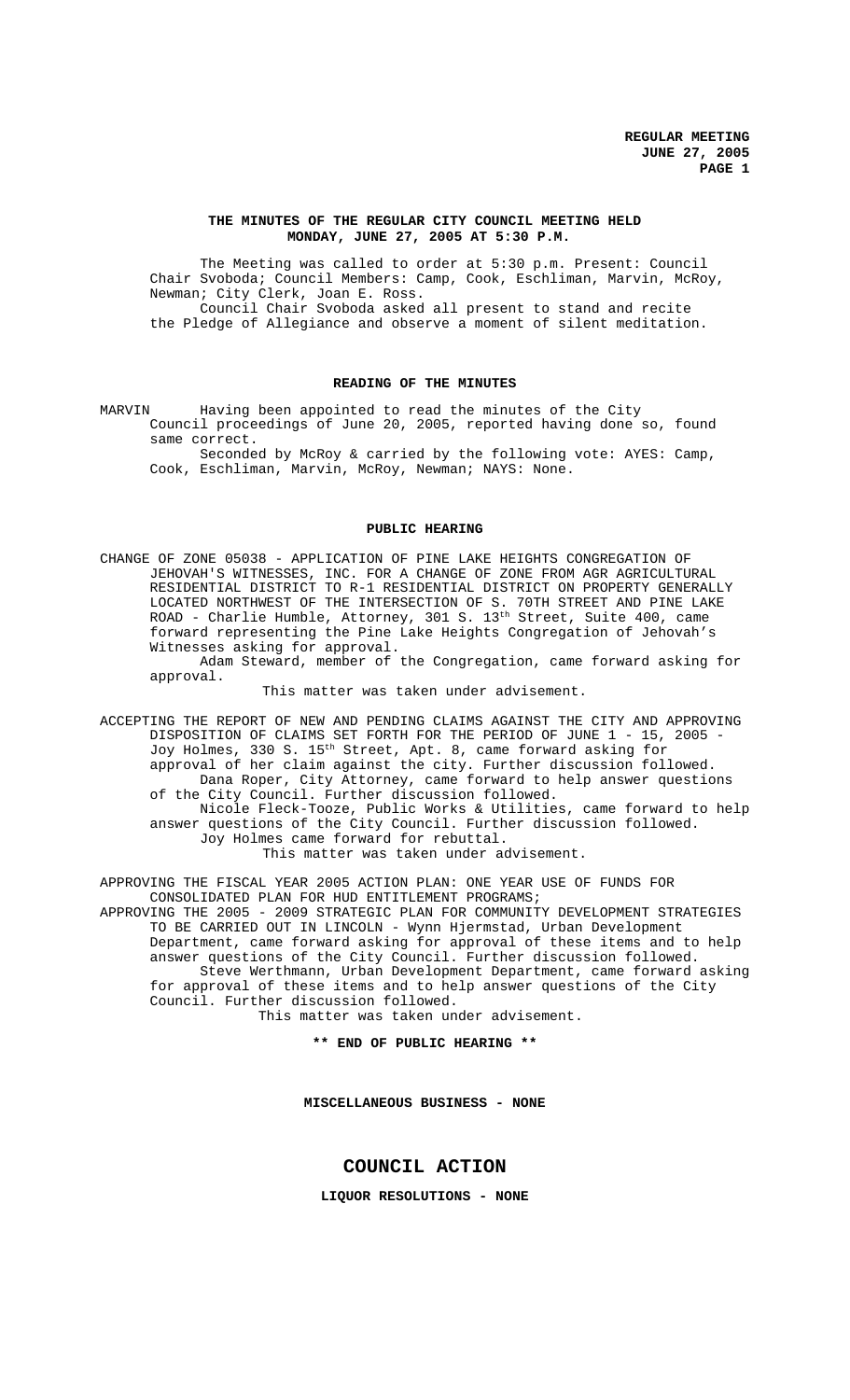# **ORDINANCES - 2ND READING**

CHANGE OF ZONE 05038 - APPLICATION OF PINE LAKE HEIGHTS CONGREGATION OF JEHOVAH'S WITNESSES, INC. FOR A CHANGE OF ZONE FROM AGR AGRICULTURAL RESIDENTIAL DISTRICT TO R-1 RESIDENTIAL DISTRICT ON PROPERTY GENERALLY LOCATED NORTHWEST OF THE INTERSECTION OF S. 70TH STREET AND PINE LAKE ROAD - CLERK read an ordinance, introduced by Dan Marvin, amending the Lincoln Zoning District Maps attached to and made a part of Title 27 of the Lincoln Municipal Code, as provided by Section 27.05.020 of the Lincoln Municipal Code, by changing the boundaries of the districts established and shown thereon, the second time.

### **RESOLUTIONS**

APPROVING AN AGREEMENT BETWEEN THE CITY AND THE NEBRASKA DEPT. OF ROADS SO THAT FEDERAL AND STATE FUNDING MAY BE USED FOR THE DESIGN AND CONSTRUCTION OF THE SAFETY IMPROVEMENT PROJECT AT THE INTERSECTIONS OF 9TH AND 10TH STREETS AT VAN DORN STREET (6/20/05 - P.H. CON'T. TO 6/27/05) - PRIOR to reading:

COOK Moved to place on pending until 8/1/05 with Pub. Hearing and Action.

Seconded by McRoy & carried by the following vote: AYES: Camp, Cook, Eschliman, Marvin, McRoy, Newman, Svoboda; NAYS: None.

ACCEPTING THE REPORT OF NEW AND PENDING CLAIMS AGAINST THE CITY AND APPROVING DISPOSITION OF CLAIMS SET FORTH FOR THE PERIOD OF JUNE 1 - 15, 2005 - PRIOR to reading:

NEWMAN Moved to place claim of Joy Holmes on pending for 1 week. Seconded by McRoy & **LOST** by the following vote: AYES: Newman; NAYS: Camp, Cook, Eschliman, Marvin, McRoy, Svoboda.

CLERK Read the following resolution, introduced by Dan Marvin, who moved

its adoption:<br><u>A-83389</u> BE IT R BE IT RESOLVED by the City Council of the City of Lincoln, Nebraska:

That the claims listed in the attached report, marked as Exhibit "A", dated June 16, 2005, of various new and pending tort claims filed against the City of Lincoln with the Office of the City Attorney or the Office of the City Clerk, as well as claims which have been disposed of, are hereby received as required by Neb. Rev. Stat. § 13-905 (Reissue 1997). The dispositions of claims by the Office of the City Attorney, as shown by the attached report, are hereby approved:<br>DENIED ALLOWED OR SET

ALLOWED OR SETTLED

| Dixie Hartshorn | \$316.00 | Cinda S. Walters     | \$1,505.29 |
|-----------------|----------|----------------------|------------|
| Emma George     | 4,201.38 | Kevin Sturzenegger   | 400.00     |
| Ida Chavira     | 814.00   | Dan Duncan           | 1,352.01   |
| Ruth Jensen     | NAS*     | Barc Bayley          | 93.60      |
| Joy Holmes      | NAS*     | Lance Allen          | 800.00     |
| Scott Curtis    | 943.98   | Kingery Construction | 40.00      |
|                 |          | Lauren M. Davis      | 14.75      |
|                 |          | Brainard HVAC, Inc.  | 20,500.00  |
|                 |          |                      |            |

\* No Amount Specified The City Attorney is hereby directed to mail to the various claimants listed herein a copy of this resolution which shows the final disposition of their claim.

Introduced by Dan Marvin Seconded by Newman & carried by the following vote: AYES: Camp, Cook, Eschliman, Marvin, McRoy, Newman, Svoboda; NAYS: None.

APPROVING THE FISCAL YEAR 2005 ACTION PLAN: ONE YEAR USE OF FUNDS FOR CONSOLIDATED PLAN FOR HUD ENTITLEMENT PROGRAMS - CLERK read the

following resolution, introduced by Dan Marvin, who moved its adoption: A-83390 WHEREAS, the City of Lincoln, Nebraska, acting by and through the Mayor as the Chief Executive Officer and the City Council as the Legislative body of this City, with full citizen participation with reference thereto and in full compliance with the U.S. Department of Housing and Urban Development requirements, has prepared the City of Lincoln FY 2005 first Program Year Action Plan outlining the activities and initiatives of Urban Development for CDBG, HOME, and ADDI entitlement funds from HUD Entitlement Programs under the provisions of 24 C.F.R., Part 91, et al.; and

WHEREAS, such plan includes the proposed community development activities and community development objectives, all prepared in full compliance with the requirements, instructions, and recommendations contained in the Community Development Block Grant Regulations, HOME Investment Partnerships Act Regulations, and American Dream Downpayment Initiative; and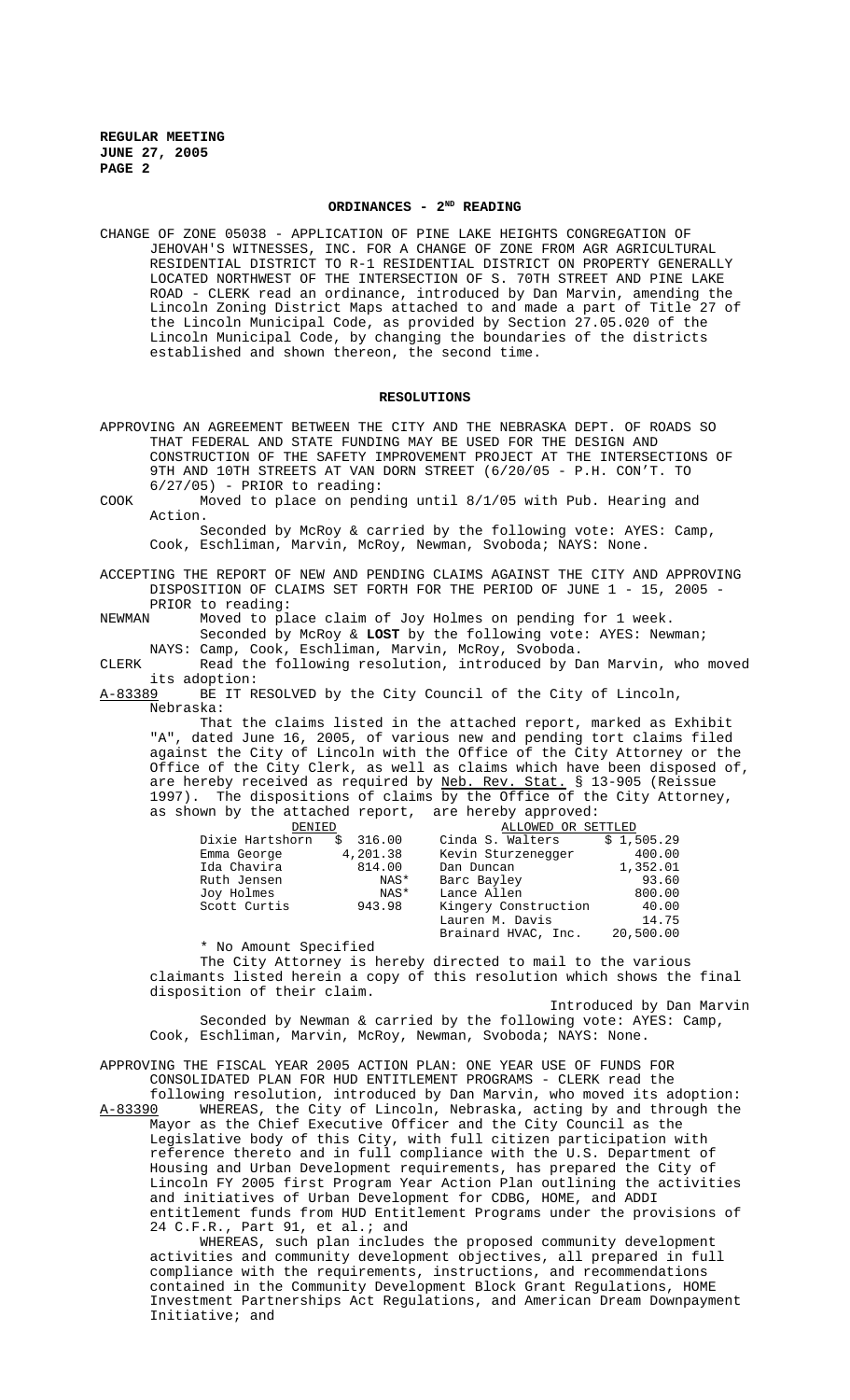WHEREAS, such plan and the items contained therein and each of them appear to be in the best interest of the City of Lincoln, Nebraska; and

WHEREAS, certain assurances must be incorporated into the City of Lincoln's FY 2005 Action Plan, as prescribed in the Community Development Block Grant Regulations, HOME Investment Partnerships Act Regulations, and American Dream Downpayment Initiative and 24 C.F.R., Part 91.

NOW, THEREFORE, BE IT RESOLVED by the City Council of the City of Lincoln, Nebraska:

That the FY 2005 Action Plan, a copy of which is attached hereto, is hereby approved and the Mayor is authorized to submit the FY 2005 Action Plan to the Department of Housing and Urban Development for total grants for Fiscal Year 2005 in the amount of \$3,262,853 (\$2,018,381 CDBG; \$1,184,797 HOME; and \$59,675 ADDI) under the provisions of Title I of the Housing and Community Development Act of 1974, as amended, Title II of the Cranston-Gonzalez National Affordable Housing Act of 1990, as amended, Title IV of Subtitle B of the Stewart B. McKinney Homeless Assistance Act of 1988, as amended, and each and every item included therein is hereby approved. The Mayor and other City officials charged with responsibilities pertinent to the proposed certifications are hereby authorized to execute said certifications for and on behalf of the City of Lincoln, Nebraska, and the Mayor is hereby authorized and directed to execute said statement for and on behalf of the City of Lincoln, Nebraska, to submit same to the Secretary of Housing and Urban Development, or his designate, in the form and substance as required by the Community Development Block Grant Regulations, HOME Investment Partnerships Act Regulations, and the American Dream Downpayment Initiative, and to supplement such Action Plan in any way reasonably required by the Department of Housing and Urban Development to expedite approval of the same.

BE IT FURTHER RESOLVED that the City of Lincoln, Nebraska, hereby assures and certifies that it will comply with the regulations, policies, guidelines, and requirements of Federal Management Circulars 74-4 and 74-7 and OMB Circular A-87 and 24 Code of Federal Regulations, Part 85, as they relate to the Action Plan, acceptance and use of Federal funds for the City's federally-assisted programs.

BE IT FURTHER RESOLVED that the City of Lincoln, Nebraska hereby assures and certifies with respect to the FY 2005 Action Plan that: 1. The City will affirmatively further fair housing.<br>2. The City has in effect and is following a residen

The City has in effect and is following a residential antidisplacement and relocation assistance plan.<br>3 The City will continue to provide a dri

The City will continue to provide a drug-free workplace by: a. Publishing a statement notifying employees that the unlawful manufacture, distribution, dispensing, possession, or use of a controlled substance is prohibited in the grantee's workplace and specifying the actions that will be taken against employees for

violation of such prohibition;<br>b. Establishing an on Establishing an ongoing drug-free awareness program to inform employees about -<br>i. The da

- i. The dangers of drug abuse in the workplace;<br>ii. The grantee's policy of maintaining a drug-
	- The grantee's policy of maintaining a drug-free workplace;
- iii. Any available drug counseling, rehabilitation, and employee assistance programs; and
- iv. The penalties that may be imposed upon employees for drug abuse violations occurring in the workplace;

c. Making it a requirement that each employee to be engaged in the performance of the grant be given a copy of the statement required by subparagraph (1);<br>d. Notifving

Notifying the employee in the statement required by subparagraph (a) that, as a condition of employment under the grant, the employee will:

- i. Abide by the terms of the statement; and<br>ii. Notify the emplover in writing of his or
	- Notify the employer in writing of his or her conviction for a violation of a criminal drug statute occurring in the workplace no later than five calendar days after such conviction;

e. Notifying the agency in writing, within ten calendar days after receiving notice under subparagraph d.ii. from an employee or otherwise receiving actual notice of such conviction. Employers of convicted employees must provide notice, including position title, to every grant officer or other designed on whose grant activity the convicted employee was working, unless the Federal agency has designated a central point for the receipt of such notices. Notice shall include the identification number(s) of each affected grant;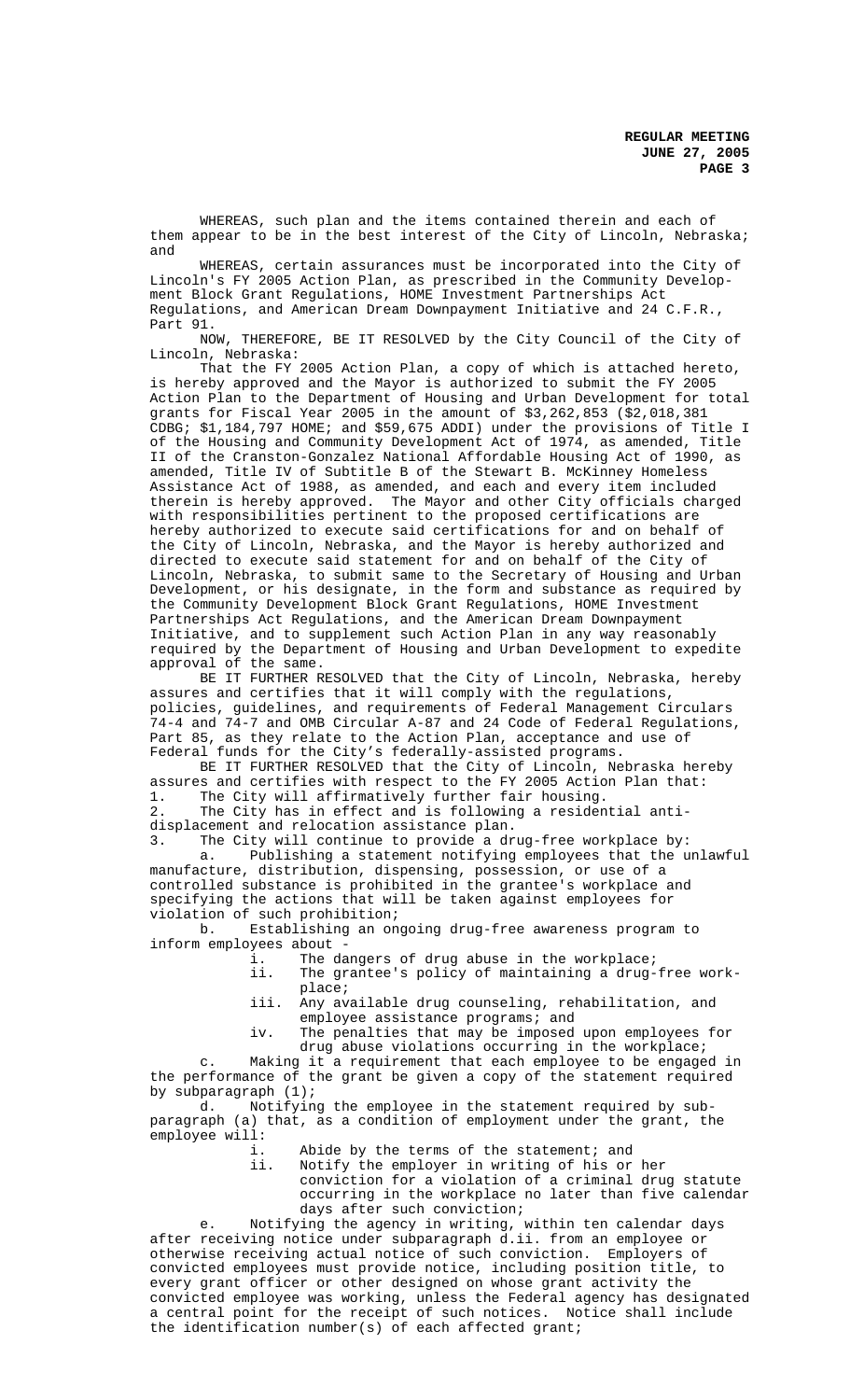f. Taking one of the following actions, within 30 calendar days of receiving notice under subparagraph d.ii., with respect to any employee who is so convicted -<br>i. Taking appro

- Taking appropriate personnel action against such an employee, up to and including termination, consistent with the requirements of the Rehabilitation Act of 1973, as amended; or
- ii. Requiring such employee to participate satisfactorily in a drug abuse assistance or rehabilitation program approved for such purposes by a federal, state, or local health, law enforcement, or other appropriate agency;

g. Making a good faith effort to continue to maintain a drugfree workplace through implementation of subparagraphs a, b, c, d, e, and f.

4. The City will comply with restrictions on lobbying required by 24 CFR part 87, together with disclosure forms if required by that part. The City further certifies that to the best of the City's knowledge and belief:

a. No federal appropriated funds have been paid or will be paid, by or on behalf of the City, to any person for influencing or attempting to influence any officer or employee of an agency, a member of Congress, an officer or employee of Congress, or an employee of a member of Congress in connection with the awarding of any federal contract, the making of any federal grant, the making of any federal loan, the entering into of any cooperative agreement, and the extension, continuation, renewal, amendment, or modification of any federal contract, grant, loan, or cooperative agreement;

b. If any funds other than federal appropriated funds have been paid or will be paid to any person for influencing or attempting to influence an officer or employee of any agency, a member of congress, an officer or employee of Congress, or an employee of a member of Congress in connection with this federal contract, grant, loan, or cooperative agreement, it will complete and submit Standard Form-LLL, "Disclosure Form to Report Lobbying," in accordance with its instructions; and

c. The City will require that the language of paragraph 4 of this certification be included in the award documents for all subawards at all tiers (including subcontracts, subgrants, and contracts under grants, loans, and cooperative agreements) and that all subrecipients shall certify and disclose accordingly.

5. The City possesses legal authority under state and local law to make a grant submission and to carry out the proposed community development and housing program for which it is seeking funding in accordance with applicable HUD regulations. By passage of this resolution, the Mayor, as the official representative of the City of Lincoln is hereby authorized to submit the Action Plan, including all the understandings and assurances contained therein. Further the Mayor is hereby directed and authorized to act in connection with the submission of the Action Plan and to provide such additional information as may be required.

6. The housing activities to be undertaken with CDBG, HOME, and ADDI funds are consistent with the City's strategic plan.<br>7. The City will comply with the acquisition and

The City will comply with the acquisition and relocation requirements of the Uniform Relocation Assistance and Real Property Acquisition Policies Act of 1970, as amended, as required under 24 C.F.R. § 570.606(b) and Federal implementing regulations; and the requirements in 24 C.F.R. § 570.606(c) governing the residential antidisplacement and relocation assistance plan under Section 104(d) of the Act (including a certification that the grantee is following such a plan); and the relocation requirements of 24 C.F.R. § 570.606(d) governing optional relocation assistance under Section 105(a)(11) of the Act.

8. The City will comply with Section 3 of the Housing and Urban Development Act of 1968 (12 U.S.C. 1701a) and implementing regulations at 24 CFR Part 135.

BE IT FURTHER RESOLVED that the City of Lincoln hereby assures and certifies with respect to the Community Development Block Grant program portion of the FY 2005 Action Plan that:

1. The City is in full compliance and following a detailed citizen participation plan that satisfies the requirement of 24 CFR § 91.105 and which:

a. Provides for and encourages citizen participation, with particular emphasis on participation by persons of low and moderate income who are residents of slum and blighted areas and of areas in which funds are proposed to be used, and provides for participation of residents in low and moderate income neighborhoods as defined by the City;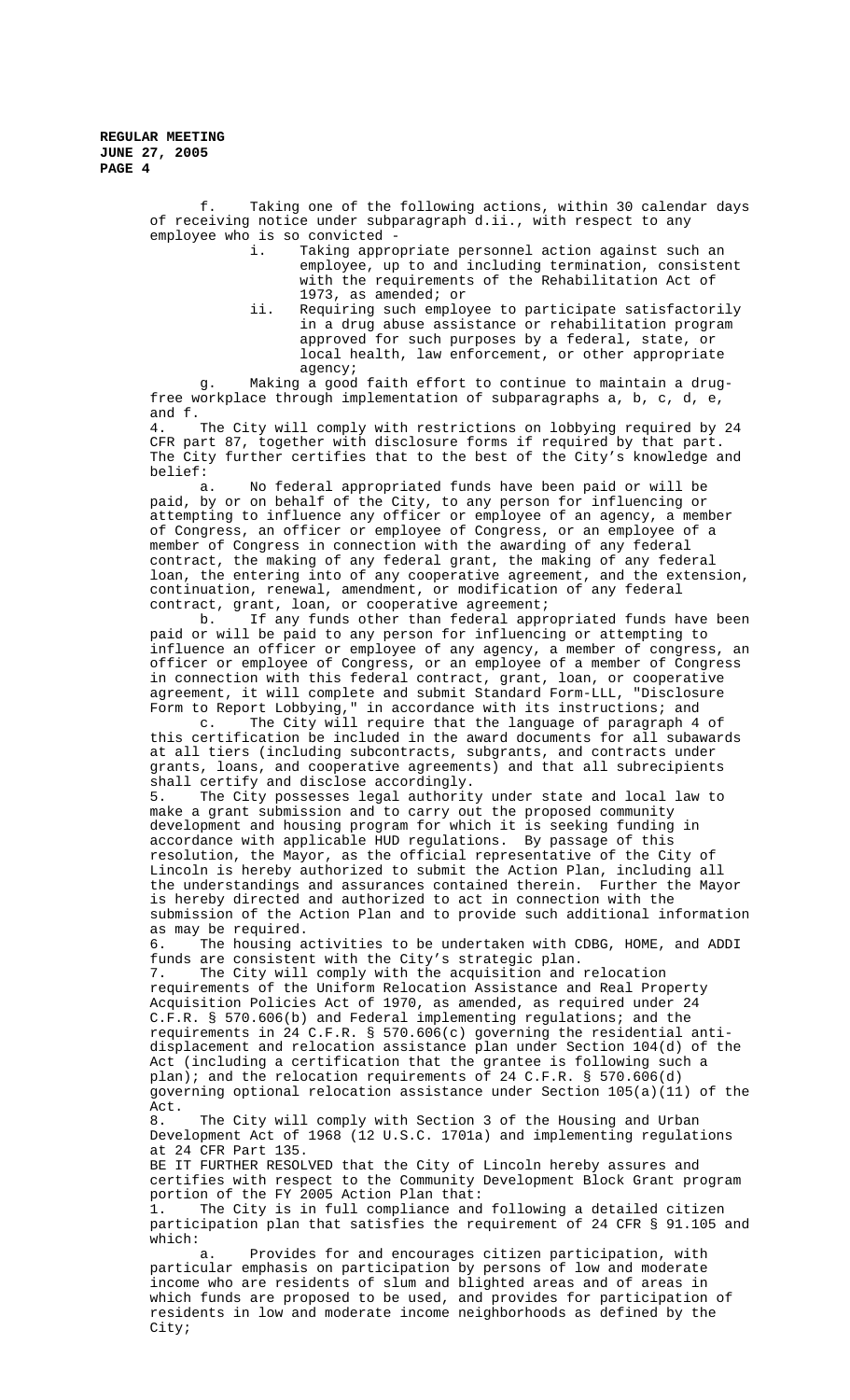b. Provides citizens with reasonable and timely access to local meetings, information, and records relating to the City's proposed use of funds, as required by the regulations of the Secretary, and relating to the actual use of funds under the Act;<br>c. Provides for technical assist

Provides for technical assistance to groups representative of persons of low and moderate income that request such assistance in developing proposals with the level and type of assistance to be determined by the grantee;<br>d. Provides for p

Provides for public hearings to obtain citizen views and to respond to proposals and questions at all stages of the community development program, including at least the development of needs, the review of proposed activities, and review of program performance, which hearings shall be held after adequate notice, at times and locations convenient to potential or actual beneficiaries, and with accommodation for the handicapped;

e. Provides for a timely written answer to written complaints and grievances, within 15 working days where practicable; and<br>f. Identifies how the needs of non-English speaking

Identifies how the needs of non-English speaking residents will be met in the case of public hearings where a significant number of non-English speaking residents can be reasonably expected to participate;

2. The City's strategic housing and community development plan identifies community development and housing needs and specifies both short-term and long-term community development objectives that have been in accordance with the primary objective of the statute authorizing the CDBG Program, as described in 24 CFR 570.2 and the requirements of 24

CFR Part 91 Subpart C and 24 CFR Part 570.<br>3. The City is following a current HUD 3. The City is following a current HUD approved consolidated plan.<br>4. The City has developed its final statement of projected use of The City has developed its final statement of projected use of funds so as to give maximum feasible priority to activities which benefit low and moderate income families or aid in the prevention or elimination of slums or blight; (the final statement of projected use of funds may also include activities which the grantee certifies are designed to meet other community development needs having a particular urgency because existing conditions pose a serious and immediate threat to the health or welfare of the community, and other financial resources are not available); except that the aggregate use of CDBG funds received under Section 106 of the Act and, if applicable, under Section 108 of the Act, during program year 2005 shall principally benefit persons of low and moderate income in a manner that ensures that not less than 70 percent of such funds are used for activities that benefit such persons during such period.

The City will not attempt to recover any capital costs of public improvements assisted in whole or in part with funds provided under Section 106 of the Act or with amounts resulting from a guarantee under Section 108 of the Act by assessing any amount against properties owned and occupied by persons of low and moderate income, including any fee charged or assessment made as a condition of obtaining access to such public improvements, unless:

a. Funds received under Section 106 of the Act are used to pay the proportion of such fee or assessment that relates to the capital costs of such public improvements that are financed from revenue sources other than under Title I of the Act; or<br>b. For purposes of assessing an

For purposes of assessing any amount against properties owned and occupied by persons of moderate income, the City certifies to the Secretary that it lacks sufficient funds received under Section 106 of the Act to comply with the requirements of subparagraph (1) above. 5. The City has adopted and is enforcing:

a. A policy prohibiting the use of excessive force by law enforcement agencies within its jurisdiction against any individuals engaged in non-violent civil rights demonstrations; and

b. A policy of enforcing applicable state and local laws against physically barring entrance to or exit from a facility or location which is the subject of such non-violent civil rights

demonstrations within its jurisdiction.<br>6. The City will conduct and adminis The City will conduct and administer the grant in compliance with Title VI of the Civil Rights Act of 1964 (Public Law 88-352, 42 U.S.C. 2000d et seq.), the Fair Housing Act (42 U.S.C. 3601-19), and

implementing regulations.<br>7 The Citv's notifica The City's notification, inspection, testing and abatement procedures concerning lead-based paint will comply with 24 C.F.R. § 570.608.<br>8. The

The City will comply with all applicable law.

BE IT FURTHER RESOLVED that the City of Lincoln hereby assumes and certifies with respect to the HOME program portion of the FY 2004 Action Plan that: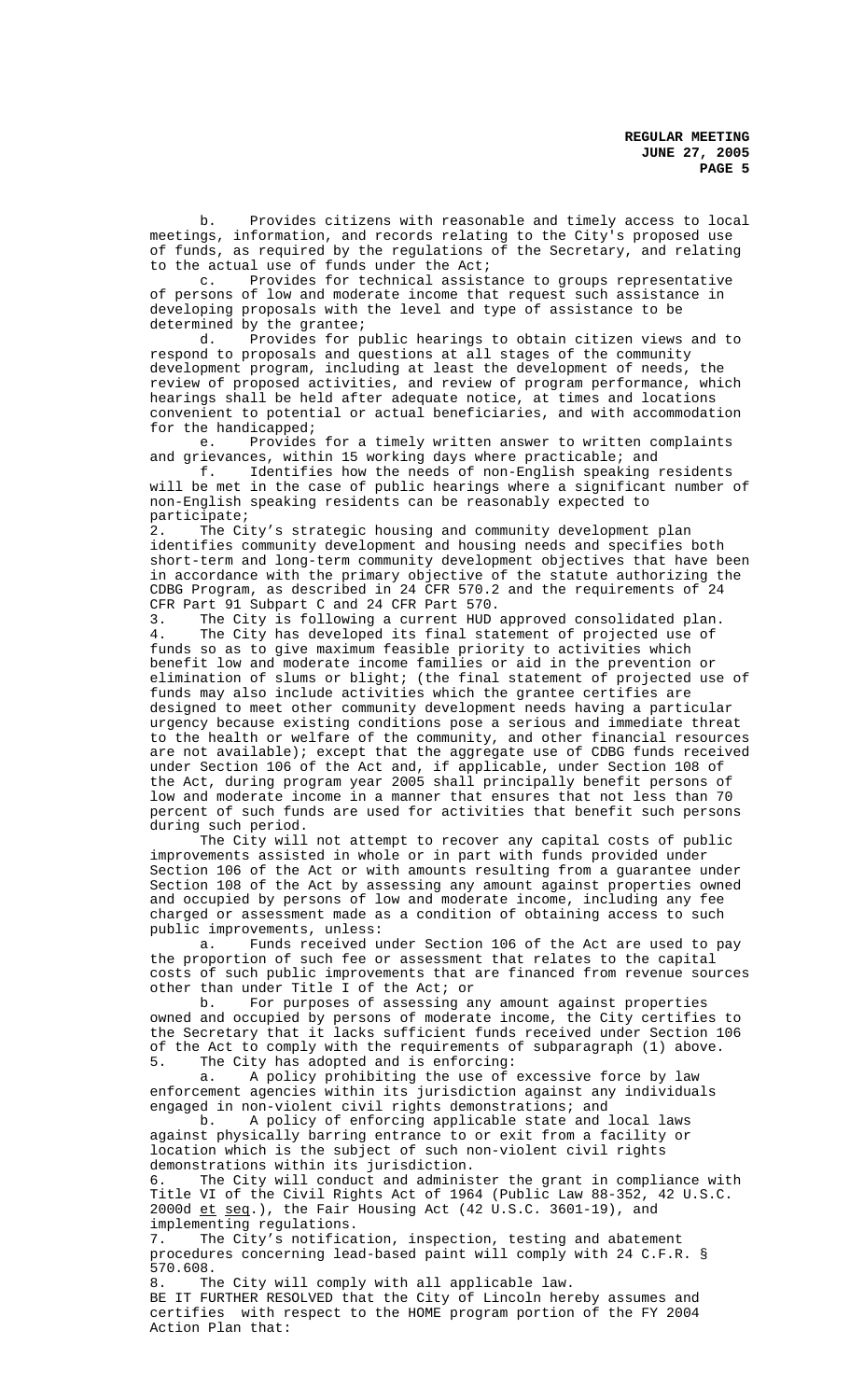> 1. The tenant-based assistance is an essential element of its strategic plan;

2. The City is using and will use HOME funds for eligible activities and costs, as described in §§ 92.205 through 92.209 of 24 C.F.R., Subtitle A, and that it is not using and will not use HOME funds for prohibited activities, as described in § 92.214 of 24 C.F.R. Subtitle A; 3. Before committing funds to a project, the City will evaluate the project in accordance with guidelines that it adopts for this purpose and will not invest any more HOME funds in combination with other federal assistance than is necessary to provide affordable housing. Introduced by Dan Marvin

Seconded by Newman & carried by the following vote: AYES: Camp, Cook, Eschliman, Marvin, McRoy, Newman, Svoboda; NAYS: None.

APPROVING THE 2005 - 2009 STRATEGIC PLAN FOR COMMUNITY DEVELOPMENT STRATEGIES TO BE CARRIED OUT IN LINCOLN - CLERK read the following resolution,

introduced by Dan Marvin, who moved its adoption:<br>A-83391 WHEREAS, the City of Lincoln, Nebraska, act WHEREAS, the City of Lincoln, Nebraska, acting by and through the Mayor as the Chief Executive Officer and the City Council as the Legislative body of this City, with full citizen participation with reference thereto and in full compliance with the U.S. Department of

Housing and Urban Development requirements, has prepared the 2005 - 2009 Strategic Plan for HUD Entitlement Programs under the provisions of 24 C.F.R., Part 91, et al.; and

WHEREAS, such plan includes the proposed community development activities and community development objectives, all prepared in full compliance with the requirements, instructions, and recommendations contained in the Community Development Block Grant, Home Investment Partnership Act, and American Dream Downpayment Initiative; and

WHEREAS, such plan and the items contained therein and each of them appear to be in the best interest of the City of Lincoln, Nebraska; and

WHEREAS, certain assurances must be incorporated into the City of Lincoln's 2005 - 2009 Strategic Plan, as prescribed in the Community Development Block Grant, Home Investment Partnership Act, and American Dream Downpayment Initiative and 24 C.F.R., Part 91.

NOW, THEREFORE, BE IT RESOLVED by the City Council of the City of Lincoln, Nebraska:

That the aforesaid Strategic Plan will be submitted to the Housing and Urban Development in accordance with 24 C.F.R., Part 91 and in accordance with the instructions prescribed by HUD, and each and every item included therein is hereby approved. The Mayor and other City officials charged with responsibilities pertinent to the proposed certifications are hereby authorized to execute said certifications for and on behalf of the City of Lincoln, Nebraska, and the Mayor is hereby authorized and directed to execute said statement for and on behalf of the City of Lincoln, Nebraska, to submit same to the Secretary of Housing and Urban Development, or his designate, in the form and substance as required by the Community Development Block Grant, Home Investment Partnership Act, and American Dream Downpayment Initiative, and to supplement such Strategic Plan in any way reasonably required by the Department of Housing and Urban Development to expedite approval of the same.

BE IT FURTHER RESOLVED that the City of Lincoln, Nebraska, hereby assures and certifies that it will comply with the regulations, policies, guidelines, and requirements of Federal Management Circulars 74-4 and 74-7 and OMB Circular A-87 and 24 Code of Federal Regulations, Part 85, as they relate to the Strategic Plan, acceptance and use of federal funds for these federally-assisted programs.

BE IT FURTHER RESOLVED that the City of Lincoln, Nebraska, hereby assures and certifies with respect to the Strategic Plan that: 1. It possesses legal authority to make a grant submission and

to execute the proposed community development and housing program. 2. The City will affirmatively further fair housing.

3. The City has in effect and is following a residential antidisplacement and relocation assistance plan.<br>4. The City will continue to provide a dr

The City will continue to provide a drug-free workplace required by 24 CFR Part 24, Subpart F by:

a. Publishing a statement notifying employees that the unlawful manufacture, distribution, dispensing, possession, or use of a controlled substance is prohibited in the grantee's workplace and specifying the actions that will be taken against employees for violation of such prohibition;<br>b. Establishing an ongoing

Establishing an ongoing drug-free awareness program to inform employees about

i. The dangers of drug abuse in the workplace;

ii. The grantee's policy of maintaining a drug-free work-place;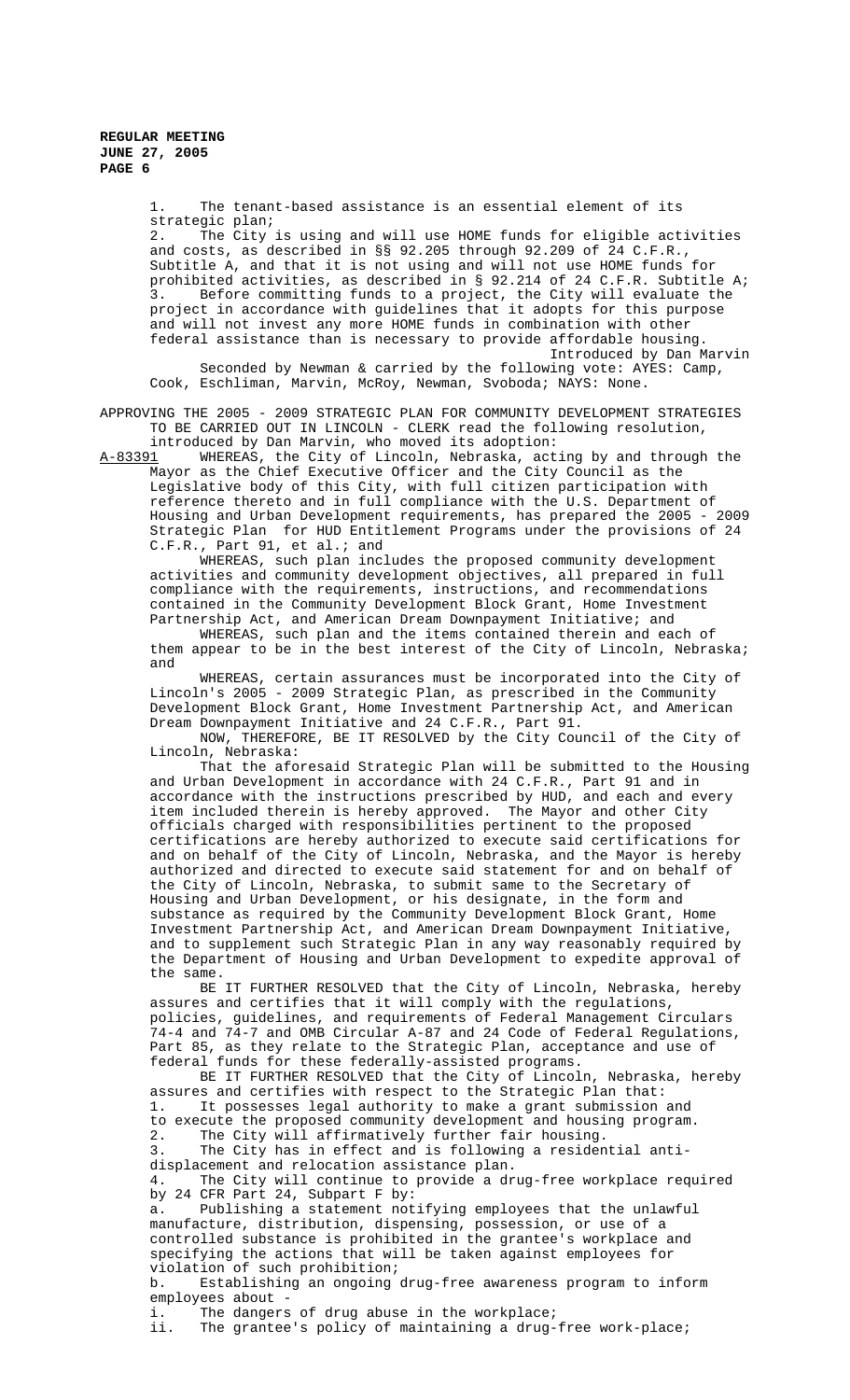iii. Any available drug counseling, rehabilitation, and employee assistance programs; and

iv. The penalties that may be imposed upon employees for drug abuse violations occurring in the workplace;

c. Making it a requirement that each employee to be engaged in the performance of the grant be given a copy of the statement required by subparagraph (1);<br>d. Notifving the

Notifying the employee in the statement required by sub-paragraph (a) that, as a condition of employment under the grant, the employee will:<br>i.

i. Abide by the terms of the statement; and<br>ii Notify the employer in writing of his or

Notify the employer in writing of his or her conviction for a violation of a criminal drug statute occurring in the workplace no later than five calendar days after such conviction;

Notifying the agency in writing, within ten calendar days after receiving notice under subparagraph d.ii. from an employee or otherwise receiving actual notice of such conviction. Employers of convicted employees must provide notice, including position title, to every grant officer or other designed on whose grant activity the convicted employee was working, unless the Federal agency has designated a central point for the receipt of such notices. Notice shall include the

identification number(s) of each affected grant;<br>f. Taking one of the following actions. Taking one of the following actions, within 30 calendar days of receiving notice under subparagraph d.ii., with respect to any employee who is so convicted

- i. Taking appropriate personnel action against such an employee, up to and including termination, consistent with the requirements of the Rehabilitation Act of 1973, as amended; or
- ii. Requiring such employee to participate satisfactorily in a drug abuse assistance or rehabilitation program approved for such purposes by a federal, state, or local health, law enforcement, or other appropriate agency;

g. Making a good faith effort to continue to maintain a drug-free workplace through implementation of subparagraphs a, b, c, d, e, and f.<br>5. The City will comply with restrictions on lobbying required by 24 The City will comply with restrictions on lobbying required by 24 CFR part 87, together with disclosure forms if required by that part. The City further certifies that to the best of the City's knowledge and belief:

a. No federal appropriated funds have been paid or will be paid, by or on behalf of the City, to any person for influencing or attempting to influence any officer or employee of an agency, a member of Congress, an officer or employee of Congress, or an employee of a member of Congress in connection with the awarding of any federal contract, the making of any federal grant, the making of any federal loan, the entering into of any cooperative agreement, and the extension, continuation, renewal, amendment, or modification of any federal contract, grant, loan, or cooperative agreement;<br>b. If any funds oth

If any funds other than federal appropriated funds have been paid or will be paid to any person for influencing or attempting to influence an officer or employee of any agency, a member of congress, an officer or employee of Congress, or an employee of a member of Congress in connection with this federal contract, grant, loan, or cooperative agreement, it will complete and submit Standard Form-LLL, "Disclosure Form to Report Lobbying," in accordance with its instructions; and c. The City will require that the language of paragraph 4 of this

certification be included in the award documents for all subawards at all tiers (including subcontracts, subgrants, and contracts under grants, loans, and cooperative agreements) and that all subrecipients shall certify and disclose accordingly.<br>6. The City possesses legal authorit

The City possesses legal authority under state and local law to make a grant submission and to carry out the proposed community development and housing program for which it is seeking funding in accordance with applicable HUD regulations. By passage of this resolution, the Mayor, as the official representative of the City of Lincoln is hereby authorized to submit the Strategic Plan, including all the understandings and assurances contained therein. Further the Mayor is hereby directed and authorized to act in connection with the submission of the Strategic Plan and to provide such additional

information as may be required.<br>7 The housing activities to The housing activities to be undertaken with CDBG, HOME, and ADDI funds are consistent with the City's strategic plan.<br>8. The City will comply with the acquisition and:

The City will comply with the acquisition and relocation requirements of the Uniform Relocation Assistance and Real Property Acquisition Policies Act of 1970, as amended, as required under 24 C.F.R. § 570.606(b) and Federal implementing regulations; and the requirements in 24 C.F.R. § 570.606(c) governing the residential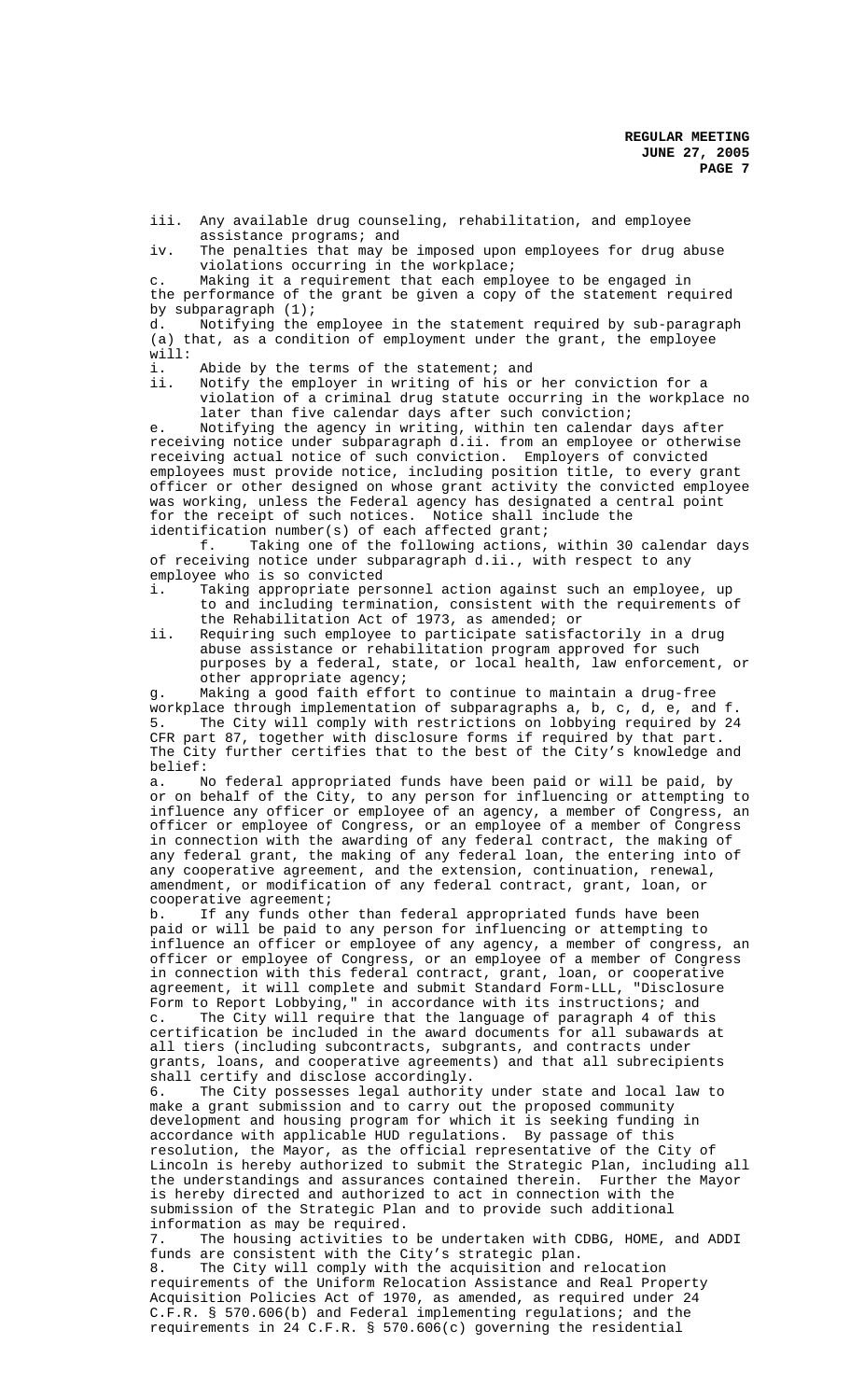antidisplacement and relocation assistance plan under Section 104(d)of the Act (including a certification that the grantee is following such a plan); and the relocation requirements of 24 C.F.R. § 570.606(d) governing optional relocation assistance under Section 105(a)(11) of the Act.<br>9.

The City will comply with Section 3 of the Housing and Urban Development Act of 1968 (12 U.S.C. 1701a) and implementing regulations at 24 CFR Part 135.

BE IT FURTHER RESOLVED that the City of Lincoln hereby assures and certifies with respect to the Community Development Block Grant program portion of the Strategic Plan:

1. The City is in full compliance and following a detailed citizen participation plan that satisfies the requirement of 24 CFR § 91.105 and which:

a. Provides for and encourages citizen participation, with particular emphasis on participation by persons of low and moderate income who are residents of slum and blighted areas and of areas in which funds are proposed to be used, and provides for participation of residents in low and moderate income neighborhoods as defined by the City;

b. Provides citizens with reasonable and timely access to local meetings, information, and records relating to the City's proposed use of funds, as required by the regulations of the Secretary, and relating to the actual use of funds under the Act;

c. Provides for technical assistance to groups representative of persons of low and moderate income that request such assistance in developing proposals with the level and type of assistance to be determined by the grantee;

d. Provides for public hearings to obtain citizen views and to respond to proposals and questions at all stages of the community development program, including at least the development of needs, the review of proposed activities, and review of program performance, which hearings shall be held after adequate notice, at times and locations convenient to potential or actual beneficiaries, and with accommodation for the handicapped;

e. Provides for a timely written answer to written complaints and grievances, within 15 working days where practicable; and<br>f. Identifies how the needs of non-English speaking rea f. Identifies how the needs of non-English speaking residents will be met in the case of public hearings where a significant number of non-English speaking residents can be reasonably expected to participate; 2. The City's strategic housing and community development plan identifies community development and housing needs and specifies both short-term and long-term community development objectives that have been in accordance with the primary objective of the statute authorizing the CDBG Program, as described in 24 CFR 570.2 and the requirements of 24

CFR Part 91 Subpart C and 24 CFR Part 570.<br>3. The City is following a current HUD 3. The City is following a current HUD approved consolidated plan. The City has developed its final statement of projected use of funds so as to give maximum feasible priority to activities which benefit low and moderate income families or aid in the prevention or elimination of slums or blight; (the final statement of projected use of funds may also include activities which the grantee certifies are designed to meet other community development needs having a particular urgency because existing conditions pose a serious and immediate threat to the health or welfare of the community, and other financial resources are not available); except that the aggregate use of CDBG funds received under Section 106 of the Act and, if applicable, under Section 108 of the Act, during program years 2005, 2006, 2007, 2008, and 2009 shall principally benefit persons of low and moderate income in a manner that ensures that not less than 70 percent of such funds are used for activities that benefit such persons during such period. The City will not attempt to recover any capital costs of public improvements assisted in whole or in part with funds provided under Section 106 of the Act or with amounts resulting from a guarantee under Section 108 of the Act by assessing any amount against properties owned and occupied by persons of low and moderate income, including any fee charged or assessment made as a condition of obtaining access to such public improvements, unless:

a. Funds received under Section 106 of the Act are used to pay the proportion of such fee or assessment that relates to the capital costs of such public improvements that are financed from revenue sources other than under Title I of the Act; or

b. For purposes of assessing any amount against properties owned and occupied by persons of moderate income, the City certifies to the Secretary that it lacks sufficient funds received under Section 106 of the Act to comply with the requirements of subparagraph (1) above. 5. The City has adopted and is enforcing: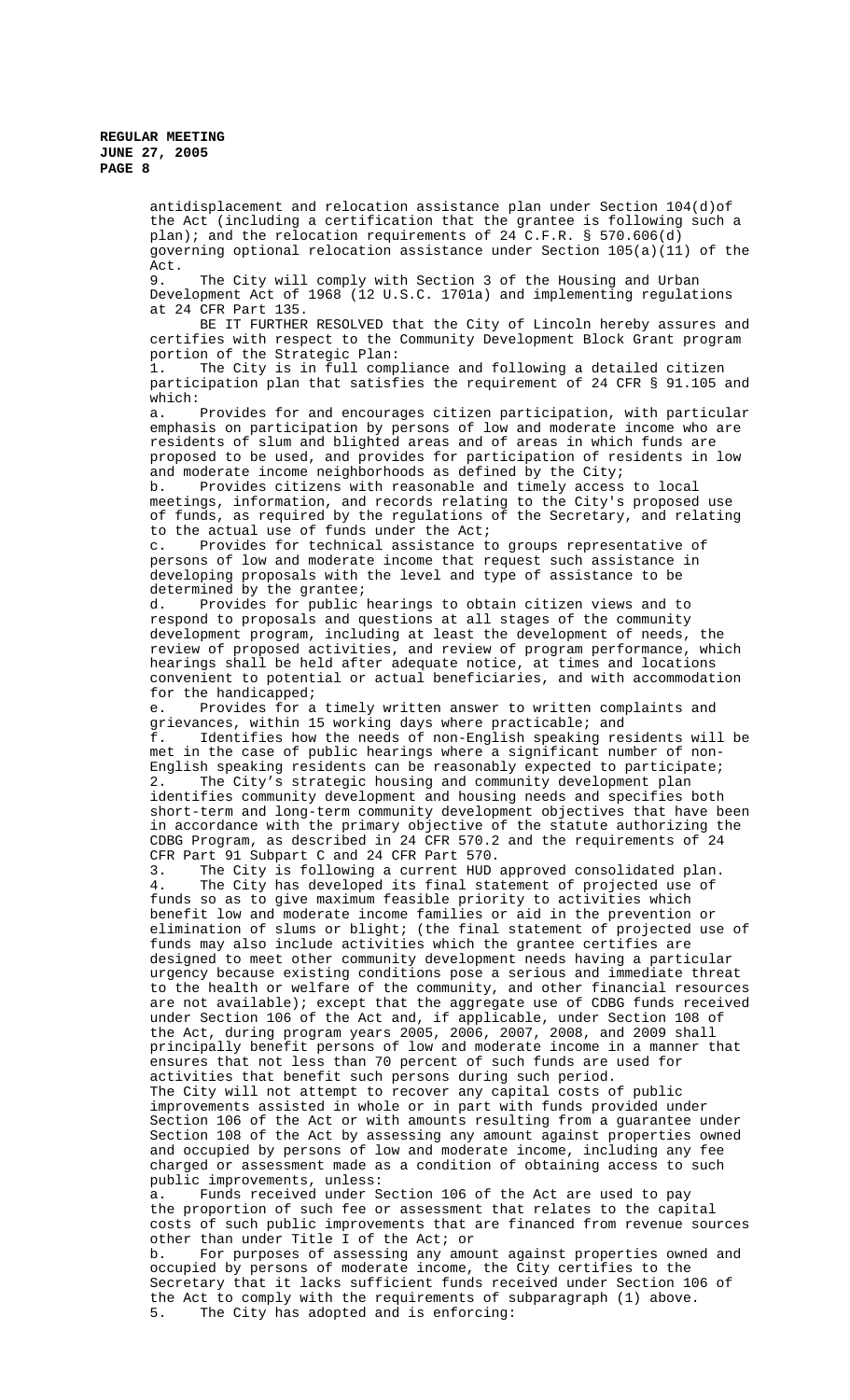a. A policy prohibiting the use of excessive force by law enforcement agencies within its jurisdiction against any individuals engaged in nonviolent civil rights demonstrations; and<br>b. A policy of enforcing applicable st

b. A policy of enforcing applicable state and local laws against physically barring entrance to or exit from a facility or location which is the subject of such non-violent civil rights demonstrations within its jurisdiction.

6. The City will conduct and administer the grant in compliance with Title VI of the Civil Rights Act of 1964 (Public Law 88-352, 42 U.S.C. 2000d et seq.), the Fair Housing Act (42 U.S.C. 3601-19), and implementing regulations.<br>7 The City's notifica

The City's notification, inspection, testing and abatement procedures concerning lead-based paint will comply with 24 C.F.R. § 570.608.

8. The City will comply with all applicable law.

BE IT FURTHER RESOLVED that the City of Lincoln hereby assumes and certifies with respect to the HOME program portion of the Strategic Plan that:

1. The tenant-based assistance is an essential element of its strategic plan;

2. The City is using and will use HOME funds for eligible activities and costs, as described in §§ 92.205 through 92.209 of 24 C.F.R., Subtitle A, and that it is not using and will not use HOME funds for prohibited activities, as described in § 92.214 of 24 C.F.R. Subtitle A; 3. Before committing funds to a project, the City will evaluate the project in accordance with guidelines that it adopts for this purpose and will not invest any more HOME funds in combination with other federal assistance than is necessary to provide affordable housing. Introduced by Dan Marvin

Seconded by Newman & carried by the following vote: AYES: Camp, Cook, Eschliman, Marvin, McRoy, Newman, Svoboda; NAYS: None.

SETTING THE HEARING DATE OF MONDAY, JULY 11, 2005 AT 1:30 PM FOR AN APPLICATION OF TWISTED STEELE INC DBA LAZZARI'S PIZZA FOR THE EXPANSION OF THEIR LICENSED PREMISE FOR A SIDEWALK CAFÉ APPROXIMATELY 14 FEET BY 19 FEET LOCATED AT 1434 "O" STREET - CLERK read the following resolution, introduced by Annette McRoy, who moved its adoption:

A-83392 BE IT RESOLVED by the City Council, of the City of Lincoln, that a hearing date is hereby set for Monday, July 11, 2005, at 1:30 p.m. or as soon thereafter as possible in the City Council Chambers, County-City Building, 555 S. 10th St., Lincoln, NE, for the Application of Twisted Steele Inc dba Lazzari's Pizza for the expansion of their licensed premise for a sidewalk café approximately 14 feet by 19 feet located at 1434 "O" Street.

 If the Police Dept. is unable to complete the investigation by said time, a new hearing date will be set.

Introduced by Annette McRoy Seconded by Newman & carried by the following vote: AYES: Camp, Cook, Eschliman, Marvin, McRoy, Newman, Svoboda; NAYS: None.

SETTING THE HEARING DATE OF MONDAY, JULY 11, 2005 AT 1:30 PM FOR AN APPLICATION OF HYVEE INC DBA HYVEE #4 FOR A CLASS C LIQUOR LICENSE LOCATED AT 6001 VILLAGE DRIVE - CLERK read the following resolution, introduced by Annette McRoy, who moved its adoption:<br>A-83393 BE IT RESOLVED by the City Council, of the Cit

BE IT RESOLVED by the City Council, of the City of Lincoln, that a hearing date is hereby set for Monday, July 11, 2005, at 1:30 p.m. or as soon thereafter as possible in the City Council Chambers, County-City Building, 555 S. 10th St., Lincoln, NE, for the Application of HyVee Inc dba HyVee #4 for a Class C Liquor License located at 6001 Village Drive. If the Police Dept. is unable to complete the investigation by said time, a new hearing date will be set.

Introduced by Annette McRoy Seconded by Newman & carried by the following vote: AYES: Camp, Cook, Eschliman, Marvin, McRoy, Newman, Svoboda; NAYS: None.

SETTING THE HEARING DATE OF MONDAY, JULY 18, 2005 AT 1:30 PM FOR AN APPLICATION OF JSCK INC DBA TOP HAT FOR A CLASS C LIQUOR LICENSE LOCATED AT 736 W. CORNHUSKER HIGHWAY - CLERK read the following resolution, introduced by Annette McRoy, who moved its adoption:

A-83394 BE IT RESOLVED by the City Council, of the City of Lincoln, that a hearing date is hereby set for Monday, July 18, 2005, at 1:30 p.m. or as soon thereafter as possible in the City Council Chambers, County-City Building, 555 S. 10th St., Lincoln, NE, for the Application of JSCK Inc dba Top Hat for a Class C Liquor License located at 736 W. Cornhusker Highway.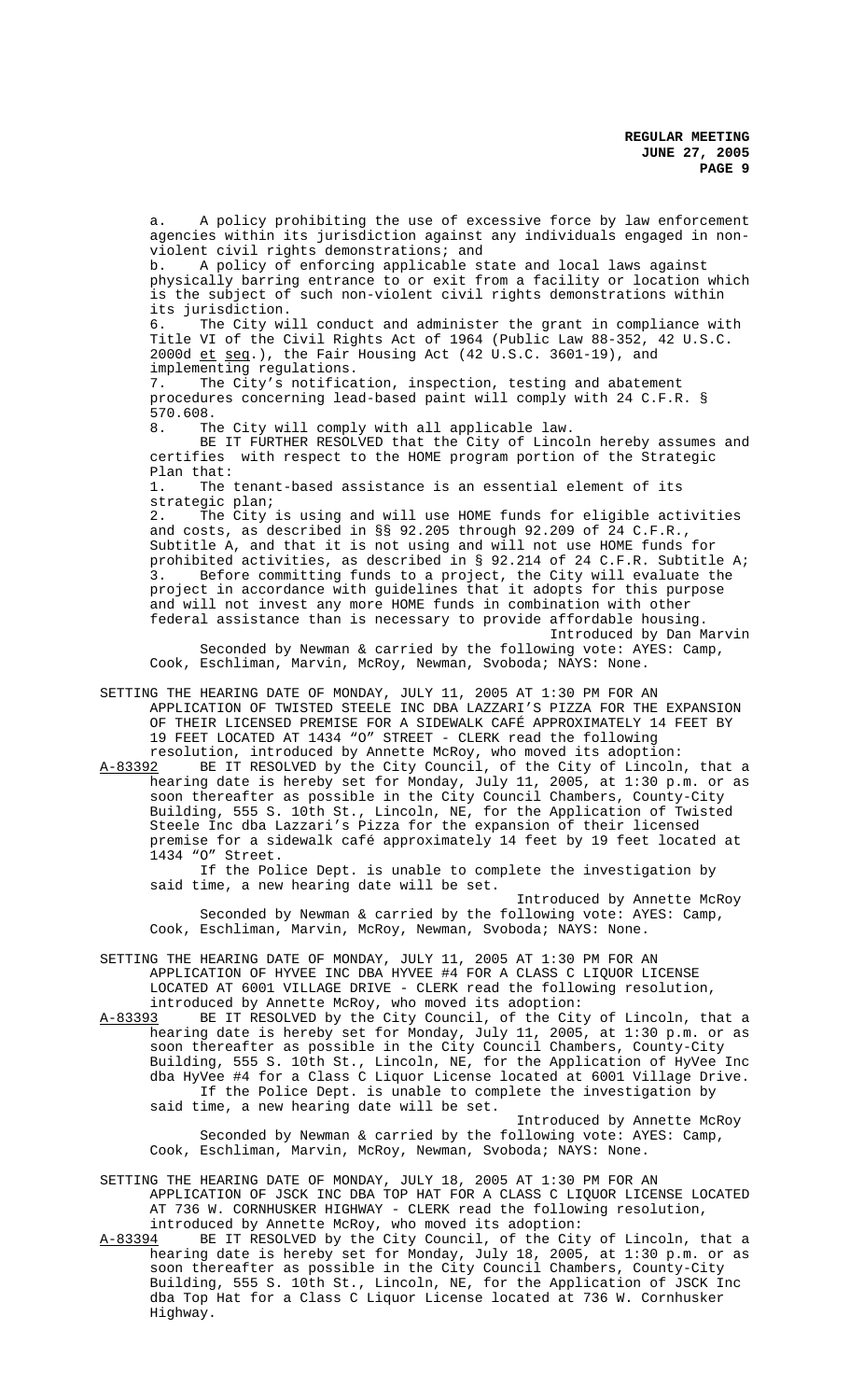> If the Police Dept. is unable to complete the investigation by said time, a new hearing date will be set. Introduced by Annette McRoy Seconded by Newman & carried by the following vote: AYES: Camp, Cook, Eschliman, Marvin, McRoy, Newman, Svoboda; NAYS: None.

SETTING THE HEARING DATE OF MONDAY, JULY 18, 2005 AT 1:30 PM FOR A MANAGER APPLICATION OF JARED M. POWELL FOR LINCOLN STEAK COMPANY LLC DBA WHISKEY CREEK STEAKHOUSE LOCATED AT 3000 PINE LAKE ROAD - CLERK read the following resolution, introduced by Annette McRoy, who moved its adoption:<br>A-83395 BE

BE IT RESOLVED by the City Council, of the City of Lincoln, that a hearing date is hereby set for Monday, July 18, 2005, at 1:30 p.m. or as soon thereafter as possible in the City Council Chambers, County-City Building, 555 S. 10th St., Lincoln, NE, for the Manager Application of Jared M. Powell for Lincoln Steak Company LLC dba Whiskey Creek Steakhouse located at 3000 Pine Lake Road.

 If the Police Dept. is unable to complete the investigation by said time, a new hearing date will be set.

Introduced by Annette McRoy Seconded by Newman & carried by the following vote: AYES: Camp, Cook, Eschliman, Marvin, McRoy, Newman, Svoboda; NAYS: None.

SETTING THE HEARING DATE OF MONDAY, JULY 18, 2005 AT 1:30 PM FOR AN APPLICATION OF NEBRASKA INC DBA FROM NEBRASKA GIFT SHOP FOR A CLASS CK LIQUOR LICENSE LOCATED AT 803 "Q" STREET - CLERK read the following resolution, introduced by Annette McRoy, who moved its adoption:

A-83396 BE IT RESOLVED by the City Council, of the City of Lincoln, that a hearing date is hereby set for Monday, July 18, 2005, at 1:30 p.m. or as soon thereafter as possible in the City Council Chambers, County-City Building, 555 S. 10th St., Lincoln, NE, for the Application of Nebraska Inc dba From Nebraska Gift Shop for a Class CK Liquor License located at 803 "Q" Street.

 If the Police Dept. is unable to complete the investigation by said time, a new hearing date will be set.

Introduced by Annette McRoy Seconded by Newman & carried by the following vote: AYES: Camp, Cook, Eschliman, Marvin, McRoy, Newman, Svoboda; NAYS: None.

SETTING THE HEARING DATE OF MONDAY, JULY 18, 2005 AT 1:30 PM FOR AN APPLICATION OF JADE RIVERS LLC DBA JADE RIVERS FOR A CLASS I LIQUOR LICENSE LOCATED AT 3940 VILLAGE DRIVE - CLERK read the following

resolution, introduced by Annette McRoy, who moved its adoption:<br>A-83397 BE IT RESOLVED by the City Council, of the City of Lincoln BE IT RESOLVED by the City Council, of the City of Lincoln, that a hearing date is hereby set for Monday, July 18, 2005, at 1:30 p.m. or as soon thereafter as possible in the City Council Chambers, County-City Building, 555 S. 10th St., Lincoln, NE, for the Application of Jade Rivers LLC dba Jade Rivers for a Class I Liquor License located at 3940 Village Drive.

 If the Police Dept. is unable to complete the investigation by said time, a new hearing date will be set.

Introduced by Annette McRoy Seconded by Newman & carried by the following vote: AYES: Camp, Cook, Eschliman, Marvin, McRoy, Newman, Svoboda; NAYS: None.

SETTING THE HEARING DATE OF MONDAY, JULY 18, 2005 AT 1:30 P.M. FOR THE APPLICATION OF ALLEN ENTERPRISES INC DBA EARLS TAVERN FOR AN ADDITION TO THEIR LICENSED PREMISE FOR A BEER GARDEN APPROXIMATELY 20 FEET BY 24 FEET LOCATED AT 5555 SUPERIOR STREET - CLERK read the following

resolution, introduced by Annette McRoy, who moved its adoption:<br>A-83398 BE IT RESOLVED by the City Council, of the City of Lincoln BE IT RESOLVED by the City Council, of the City of Lincoln, that a hearing date is hereby set for Monday, July 18, 2005, at 1:30 p.m. or as soon thereafter as possible in the City Council Chambers, County-City Building, 555 S. 10th St., Lincoln, NE, for the Application of Allen Enterprises Inc dba Earls Tavern for an addition to their licensed premise for a beer garden approximately 20 feet by 24 feet located at 5555 Superior Street.

 If the Police Dept. is unable to complete the investigation by said time, a new hearing date will be set.

Introduced by Annette McRoy Seconded by Newman & carried by the following vote: AYES: Camp, Cook, Eschliman, Marvin, McRoy, Newman, Svoboda; NAYS: None.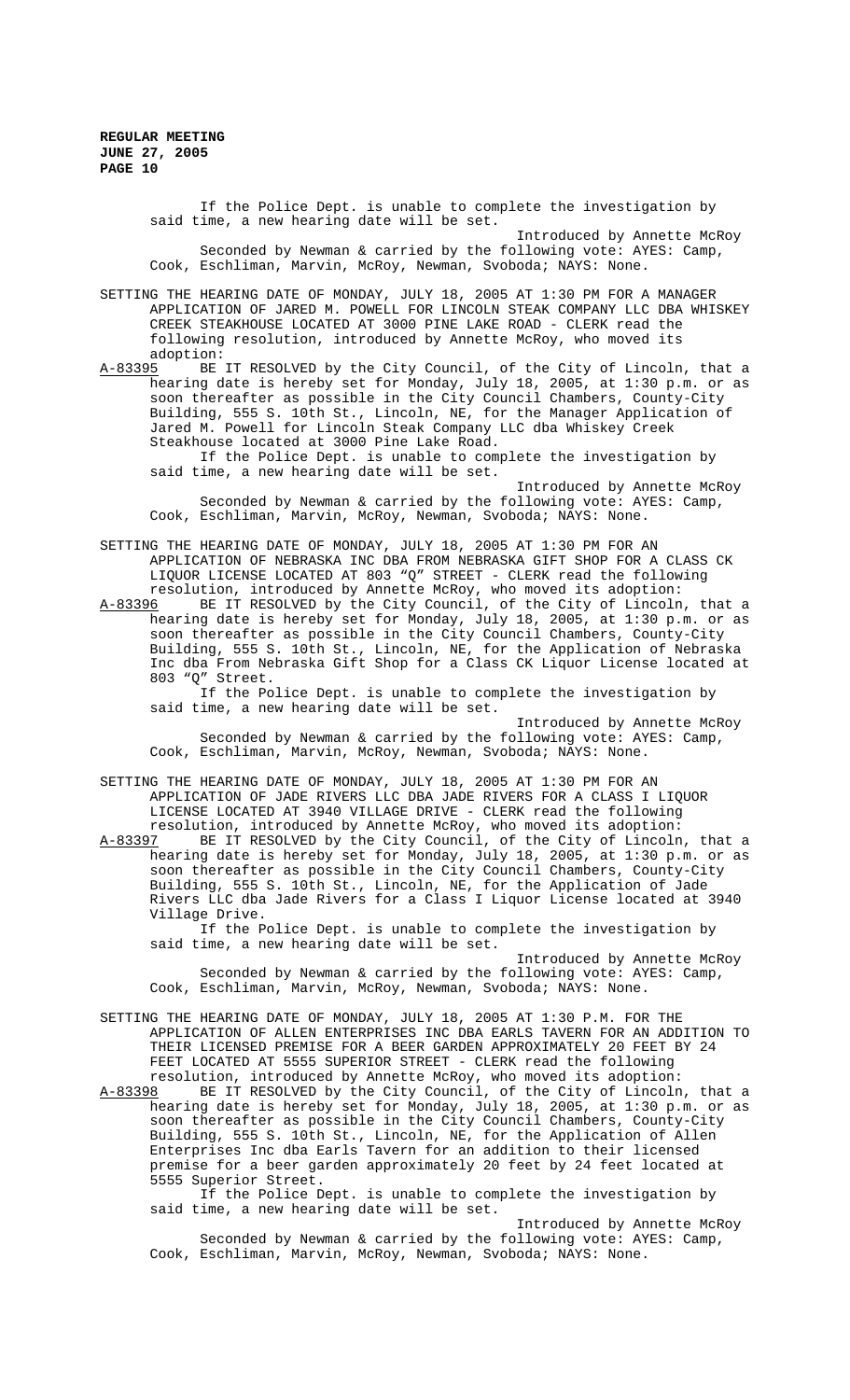- SETTING THE HEARING DATE OF MONDAY, JULY 18, 2005 AT 1:30 P.M. FOR THE APPLICATION OF OVERLAND STATION DBA BJK INC FOR AN ADDITION TO THEIR LICENSED PREMISE FOR A BEER GARDEN APPROXIMATELY 38 FEET BY 7 FEET ON THE NORTHWEST CORNER OF THE BUILDING LOCATED AT 2805 NW 48TH STREET -CLERK read the following resolution, introduced by Annette McRoy, who
- moved its adoption:<br>A-83399 BE IT RESOLVE BE IT RESOLVED by the City Council, of the City of Lincoln, that a hearing date is hereby set for Monday, July 18, 2005, at 1:30 p.m. or as soon thereafter as possible in the City Council Chambers, County-City Building, 555 S. 10th St., Lincoln, NE, for the Application of Overland

Station dba BJK Inc for an addition to their licensed premise for a beer garden approximately 38 feet by 7 feet on the northwest corner of the building located at 2805 NW 48<sup>th</sup> Street.

If the Police Dept. is unable to complete the investigation by<br>said time, a new hearing date will be set. time, a new hearing date will be set.

Introduced by Annette McRoy Seconded by Newman & carried by the following vote: AYES: Camp, Cook, Eschliman, Marvin, McRoy, Newman, Svoboda; NAYS: None.

#### **PETITIONS AND COMMUNICATIONS**

THE FOLLOWING HAVE BEEN REFERRED TO THE PLANNING DEPARTMENT:

Change of Zone 05044 - Application submitted by the Director of Urban Development, from B-3 Commercial District to R-4 Residential District, on property located at N. 47<sup>th</sup> Street between Cleveland and Baldwin

Avenue.<br>Change of Zone 05046 - Application submitted by Jason Scott, to amend Section 27.71.08 of the Lincoln Municipal Code to provide additional circumstances under which fences may be erected to a height in excess to seventy-six inches.

Change of Zone 05047 - Application submitted by the Director of the Planning Department, to amend Section 27.45.070 of the Lincoln Municipal Code to change the maximum height requirement from 35 feet to 45 feet in the H-4 General Commercial District.

Special Permit 05032 - Application submitted by Cynthia J. Swanson, for the expansion of a non-conforming use for the consumption of alcohol on the premises, on property located at S. 70<sup>th</sup> Street and A Street.

# **REPORTS OF CITY OFFICERS**

- CLERK'S LETTER AND MAYOR'S APPROVAL OF ORDINANCES AND RESOLUTIONS PASSED BY THE CITY COUNCIL ON JUNE 20, 2005 - CLERK presented said report which was placed on file in the Office of the City Clerk.
- REPORT FROM THE CITY TREASURER OF CITY CASH ON HAND AT THE CLOSE OF BUSINESS ON MAY 31, 2005 - CLERK presented said report which was placed on file in the Office of the City Clerk.

# ORDINANCES - 1<sup>ST</sup> READING

- AUTHORIZING AND PROVIDING FOR THE ISSUANCE OF NOT TO EXCEED \$18,000,000 AGGREGATE PRINCIPAL AMOUNT OF SANITARY SEWER REVENUE BONDS OF THE CITY OF LINCOLN, NEBRASKA - CLERK read an ordinance, introduced by Annette McRoy, authorizing and providing for the issuance of not to exceed \$18,000,000 aggregate principal amount of sanitary sewer revenue bonds of the city of Lincoln, Nebraska, the first time.
- CHANGE OF ZONE 05041 APPLICATION OF PIONEER WOODS LLC FOR A CHANGE OF ZONE FROM O-3 OFFICE PARK DISTRICT TO B-2 PLANNED NEIGHBORHOOD BUSINESS DISTRICT ON PROPERTY GENERALLY LOCATED AT S. 70TH STREET AND PIONEERS BLVD (IN CONNECTION W/05R-139)- CLERK read an ordinance, introduced by Annette McRoy, amending the Lincoln Zoning District Maps attached to and made a part of Title 27 of the Lincoln Municipal Code, as provided by Section 27.05.020 of the Lincoln Municipal Code, by changing the boundaries of the districts established and shown thereon, the first time.
- USE PERMIT 130A APPLICATION OF PIONEER WOODS LLC TO DEVELOP AN 85-ROOM, FOUR-STORY HOTEL, WITH REQUESTED WAIVERS OF THE REQUIREMENT REAR YARD SETBACKS AND MAXIMUM ALLOWED HEIGHT, ON PROPERTY GENERALLY LOCATED AT S. 70TH STREET AND PIONEERS BLVD. (IN CONNECTION W/05-88) (ACTION DATE: 7/18/05)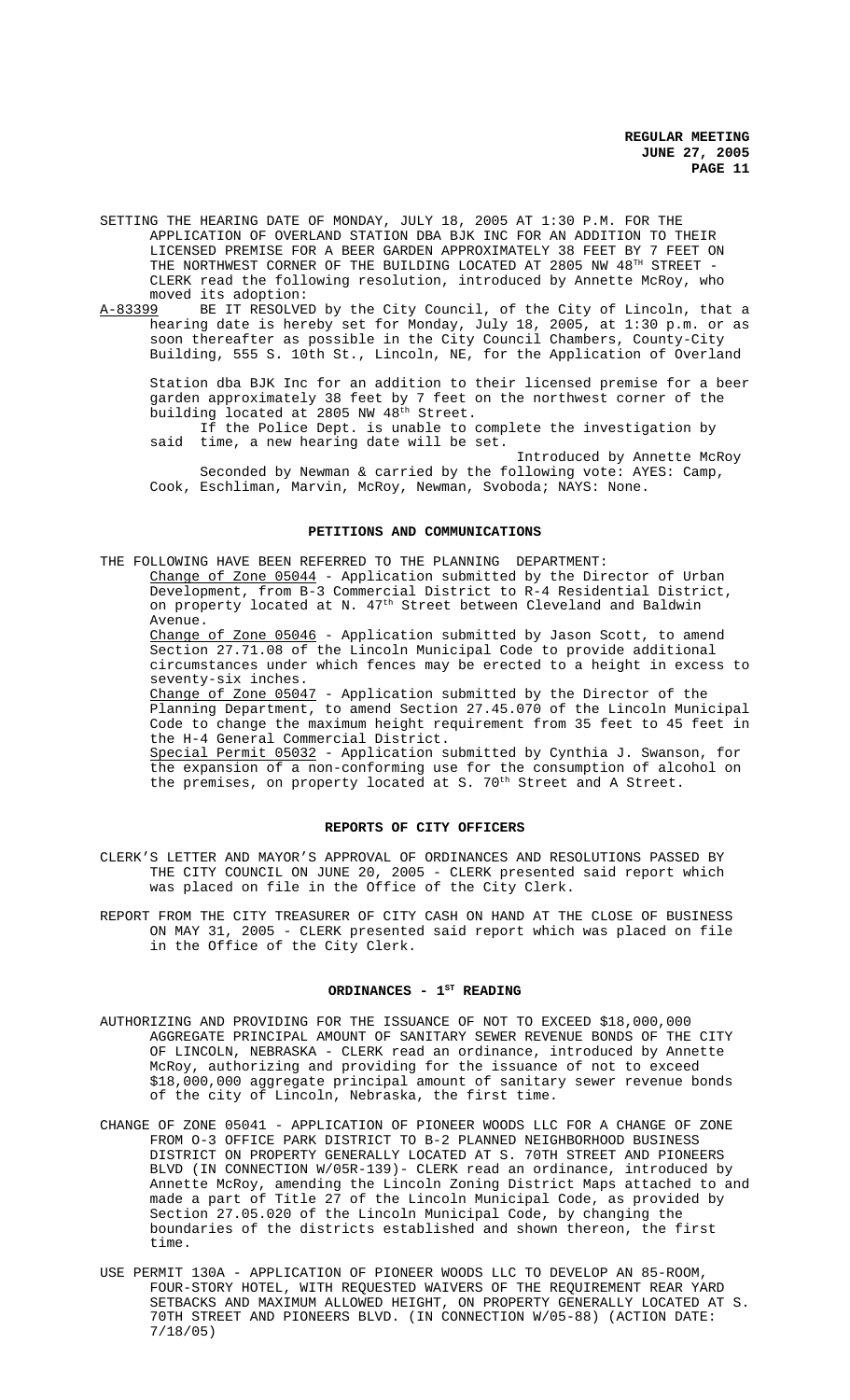### ORDINANCES - 3<sup>RD</sup> READING

STREET NAME CHANGE 05002 - NAMING STREETS IN THE ANTELOPE VALLEY PROJECT VICINITY OF NORTH 17TH AND Y STREETS TO NAME REALIGNED NORTH 17TH STREET AS "NORTH 17TH STREET" AND THE NEW STREET BETWEEN NORTH 16TH AND NORTH 17TH STREET AS "X STREET" - CLERK read an ordinance, introduced by Robin Eschliman, an ordinance to name realigned North  $17<sup>th</sup>$  Street as "North 17<sup>th</sup> Street" and the new street between North 16<sup>th</sup> and North 17<sup>th</sup> Street as "X Street", as recommended by the Street Name Committee, the third time.<br>ESCHLIMAN Moved

Moved to pass the ordinance as read.

Seconded by Newman & carried by the following vote: AYES: Camp, Cook, Eschliman, Marvin, McRoy, Newman, Svoboda; NAYS: None. The ordinance, being numbered **#18563**, is recorded in Ordinance Book #25, Page

APPROVING A SUBLEASE AGREEMENT BETWEEN THE CITY AND LINCOLN ACTION PROGRAM FOR PROVIDING JOB TRAINING AND EMPLOYMENT SERVICES UNDER THE WORKFORCE INVESTMENT ACT IN THE ONE-STOP CENTER LOCATED IN GOLD'S GALLERIA, 1010 N STREET, LINCOLN, NE - CLERK read an ordinance, introduced by Robin Eschliman, an ordinance accepting and approving a one-year Sublease Agreement between the City of Lincoln and Lincoln Action Program whereby the City of Lincoln is subleasing space to Lincoln Action Program at the One Stop Career Center located in Gold's Galleria, 1010 N Street, Lincoln, Nebraska, for providing job training and employment services under the Workforce Investment Act, the third time.

ESCHLIMAN Moved to pass the ordinance as read.

Seconded by Marvin & carried by the following vote: AYES: Camp, Cook, Eschliman, Marvin, McRoy, Newman, Svoboda; NAYS: None. The ordinance, being numbered **#18564**, is recorded in Ordinance Book #25, Page

REPEALING ORDINANCE NO. 18374 CREATING PAVING DISTRICT NO. 2628 IN NORTH 36TH STREET, W TO VINE STREETS, DUE TO THE LACK OF MAJORITY PETITION - CLERK read an ordinance, introduced by Robin Eschliman, an ordinance repealing Ordinance No. 18374 which created Paving District No. 2628, which included all that portion of North 36<sup>th</sup> Street lying between the south curb line of "W" street and the north curb line of Vine Street, describing the benefitted property and providing for the payment of the cost thereof, the third time.<br>ESCHLIMAN Moved to pass the ordin

Moved to pass the ordinance as read.

Seconded by Marvin & carried by the following vote: AYES: Camp, Cook, Eschliman, Marvin, McRoy, Newman, Svoboda; NAYS: None. The ordinance, being numbered **#18565**, is recorded in Ordinance Book #25, Page

APPROVING AN AGREEMENT BETWEEN WYNNE TRANSPORT SERVICES, INC. AND THE LINCOLN AREA AGENCY ON AGING/LIFE FOR THE LEASE OF OFFICE SPACE FOR A ONE-YEAR TERM IN GENEVA, NEBRASKA, FOR THE OUTPOSTED COUNSELOR IN FILLMORE COUNTY FOR THE MEDICAID WAIVER PROGRAM - CLERK read an ordinance, introduced by Robin Eschliman, an ordinance accepting and approving a Lease

Agreement between the City of Lincoln and Wynne Transport Services, Inc. for the lease of office space by the Lincoln Area Agency on Aging/LIFE at 209 S.  $10^{\text{th}}$  Street, Geneva, NE  $68361$  for the period of May 1, 2005 through May 31, 2006, the third time.

ESCHLIMAN Moved to pass the ordinance as read.

Seconded by Marvin & carried by the following vote: AYES: Camp,

Cook, Eschliman, Marvin, McRoy, Newman, Svoboda; NAYS: None. The ordinance, being numbered **#18566**, is recorded in Ordinance Book #25, Page

APPROVING AN AGREEMENT BETWEEN THE POLK COUNTY HEALTH DEPARTMENT AND THE LINCOLN AREA AGENCY ON AGING/LIFE FOR THE LEASE OF OFFICE SPACE FOR A ONE-YEA TERM IN OSCEOLA, NEBRASKA, FOR THE OUTPOSTED COUNSELOR IN THE POLK COUNTY CARE MANAGEMENT PROGRAM - CLERK read an ordinance, introduced by Robin Eschliman, an ordinance accepting and approving a Lease Agreement between the City of Lincoln and the Polk County Health Department for the lease of office space by the Lincoln Area Agency on Aging/LIFE at 330 N. State Street, Osceola, NE 68651 for the period of May 1, 2005 through May 31, 2006, the third time.

ESCHLIMAN Moved to pass the ordinance as read.

Seconded by Marvin & carried by the following vote: AYES: Camp, Cook, Eschliman, Marvin, McRoy, Newman, Svoboda; NAYS: None.

The ordinance, being numbered **#18567**, is recorded in Ordinance Book #25, Page